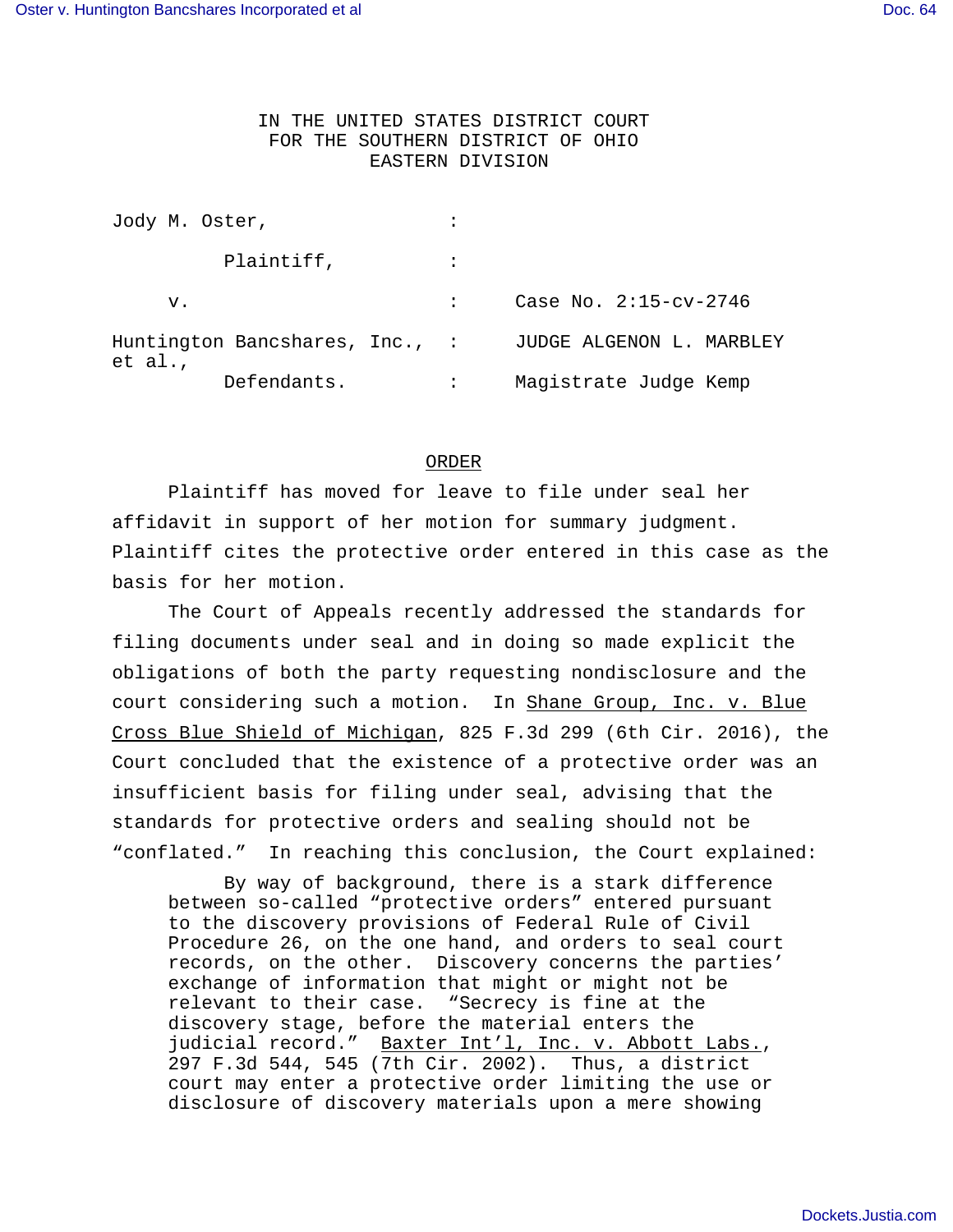of "good cause[.]"  $Fed.R.Civ.P. 26(c)(1)...$ 

"At the adjudication stage, however, very different considerations apply." Joy v. North, 692 F.2d 880, 893 (2d Cir. 1982). The line between these two stages, discovery and adjudicative, is crossed when the parties place material in the court record. Baxter, 297 F.3d at 545. Unlike information merely exchanged between the parties, "[t]he public has a strong interest in obtaining the information contained in the court record." Brown & Williamson Tobacco Corp. v. F.T.C., 710 F.2d 1165, 1180 (6th Cir. 1983)....

## Id. at 305.

Further citing to Brown & Williamson, 710 F.2d at 1179, the Court of Appeals noted that "courts have long recognized ... a presumption in favor of openness as to court records." Id. at 305. Accordingly, "[t]he burden of overcoming that presumption is borne by the party that seeks to seal them." Id., citing In re Cendant Corp., 260 F.3d 183, 194 (3d Cir. 2001). This burden is "a heavy one" and "'[o]nly the most compelling reasons can justify non-disclosure of judicial records.'" Id., quoting In re Knoxville News-Sentinel Co., 723 F.2d 470, 476 (6th Cir. 1983). That is, "[t]he parties' asserted bases for sealing" cannot be "brief, perfunctory or patently inadequate." Id., at 306. The mere reference to a designation of confidentiality is a "protective-order justification[], not [a] sealing-order one[]." Id. Additionally, "the proponents of closure bear the burden of showing that 'disclosure will work a clearly defined and serious  $injury[.]$ '"  $Id.$  at 307, quoting Cendant, 260 F.3d at 194. Specificity in delineating the injury is essential. Id. Typically, only trade secrets, information covered by a recognized privilege and information required by statute to be maintained in confidence is enough to overcome the presumption of access. Id.

Moreover, even if a party demonstrates a compelling reason

-2-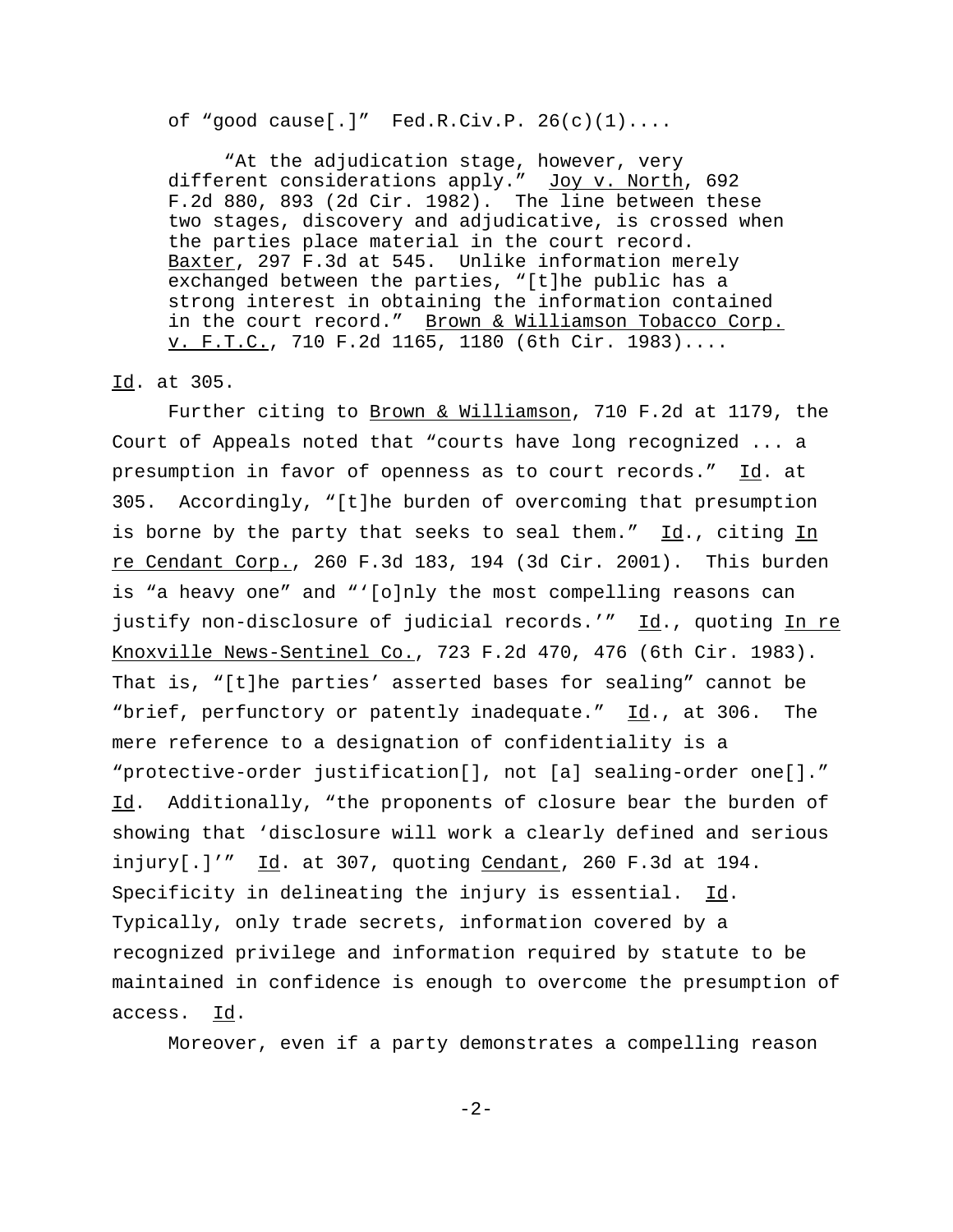for filing under seal, "the seal itself must be narrowly tailored to serve that reason." Id., at 3, citing Press-Enter. Co. v. Superior Court of California, Riverside Cnty., 464 U.S. 501, 509- 11 (1984). As a result, "the proponent of sealing" is required to "'analyze in detail, document by document, the propriety of secrecy, providing reasons and legal citations.'"  $\underline{Id}$ ., quoting Baxter, 297 F.3d at 548.

With respect to a district court's obligation, the Court of Appeals explains that, a court choosing to seal court records "must set forth specific findings and conclusions 'which justify nondisclosure to the public.'" Id. at 305, quoting Brown & Williamson, 710 F.2d at 1176. This obligation is independent of whether there is any objection to the motion to seal.  $Id.$  In fact, "a court's failure to set forth those reasons - as to why the interests in support of nondisclosure are compelling, why the interests supporting access are less so, and why the seal itself is no broader than necessary - is itself grounds to vacate an order to seal." Id., citing Brown & Williamson. Further, while the Court of Appeals reviews such an order for an abuse of discretion, "'[i]n light of the important rights involved, the district court's decision is not accorded' the deference that standard normally brings." Id., quoting Knoxville News-Sentinel, 723 F.2d at 476.

The Court of Appeals reiterated these concepts more recently in Beauchamp v. Federal Home Loan Mortgage Corporation, – Fed.Appx. -, 2016 WL 3671629 (6th Cir. July 11, 2016) and Rudd Equipment Company, Inc. v. John Deere Construction & Forestry Company, –F.3d –, 2016 WL 4410575 (6th Cir. July 27, 2016). In Beauchamp, the Court found no justification for filing under seal where the parties relied only on the language of a proposed protective order without a motion for leave to seal or an order of the Court. In Rudd, the Court, in affirming an order

 $-3-$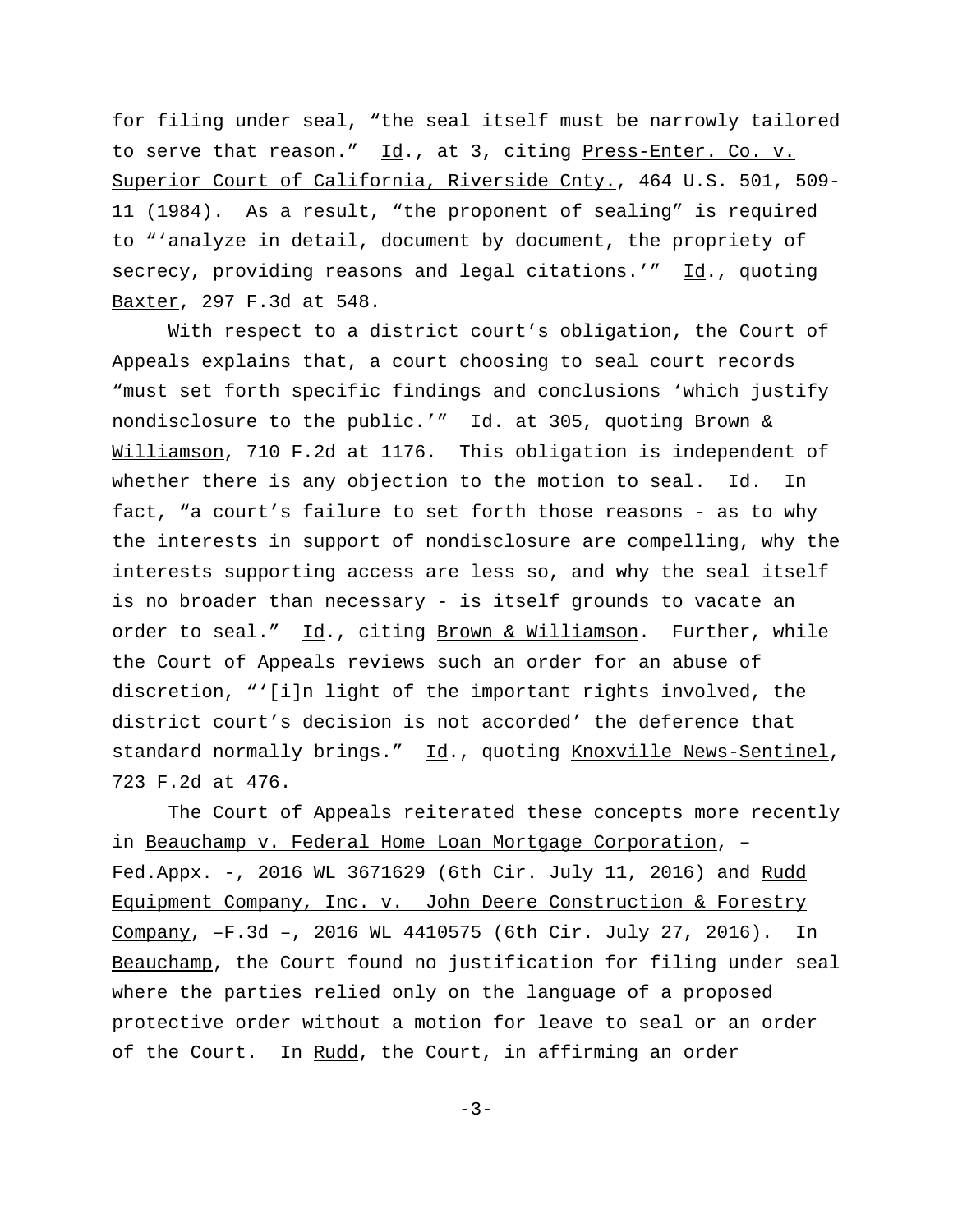unsealing the case, found that the plaintiff had not pointed "to any trade secret, or privacy right of third parties, that a seal might legitimately protect."

In this case, Plaintiff cites only to the confidentiality provision of the protective order in support of her motion to seal. As explained above, this is insufficient to meet her burden. Plaintiff has not provided any detailed analysis of the documents accompanied by an explanation as to why public filing would be injurious to the party claiming confidentiality. Nor has she explained how her request is narrowly tailored to address this reason. Absent such information, the Court is without any record from which to conclude that the requirements for sealing have been met here. Granting Plaintiff's motion as filed would require the Court simply to accept the parties' designations of confidentiality at face value. The Court of Appeals clearly has instructed otherwise. For these reasons, the motion for leave to file under seal (Doc. 60) is denied.

## MOTION FOR RECONSIDERATION

Any party may, within fourteen days after this Order is filed, file and serve on the opposing party a motion for reconsideration by a District Judge. 28 U.S.C.  $\S 636(b)(1)(A)$ , Rule 72(a), Fed. R. Civ. P.; Eastern Division Order No. 14-01, pt. IV(C)(3)(a). The motion must specifically designate the order or part in question and the basis for any objection. Responses to objections are due fourteen days after objections are filed and replies by the objecting party are due seven days thereafter. The District Judge, upon consideration of the motion, shall set aside any part of this Order found to be clearly erroneous or contrary to law.

 This order is in full force and effect even if a motion for reconsideration has been filed unless it is stayed by either the Magistrate Judge or District Judge. S.D. Ohio L.R. 72.3.

 $-4-$